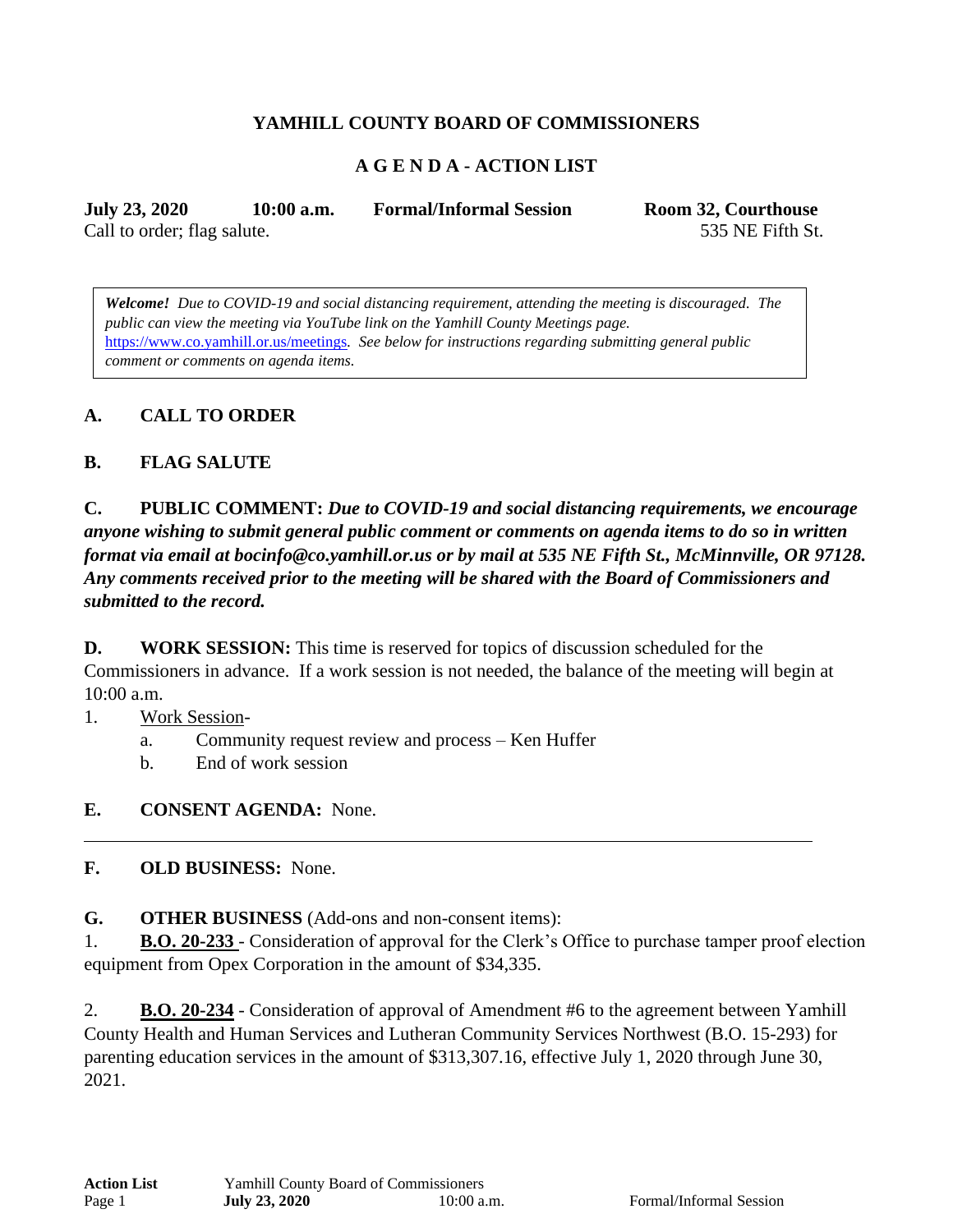3. **B.O. 20-235** - Consideration of approval of an agreement between Yamhill County Health and Human Services and the Dayton School District to provide behavioral health counseling for the 2020-21 school year, not to exceed \$46,584.99, effective September 2020 through May 2021.

4. **B.O. 20-236** - Consideration of approval of the ratification to Amendment #3 between Yamhill County Health and Human Services and the Oregon Department of Human Services (DHS) to fund Strengthening, Preserving and Reunifying Families (SPRF) Services (B.O. 17-205), retroactive to July 1, 2020 through December 31, 2020.

5. **B.O. 20-237** - Consideration of approval of an agreement between Yamhill County and Specialized Pavement Marking, Inc. for the 2020 Highway Striping Services project in the amount of \$214,182.71, effective upon approval through May 31, 2021.

6. **B.O. 20-238** - Consideration of accepting a quote from DND Security and Communications for the replacement and upgrade of the existing surveillance system at the Juvenile Detention Facility in the amount of \$31,501.56 as part of the FY 2019-20 Capital Improvement Project (CIP) list.

7. **B.O. 20-239** - Consideration of approval in the matter of an order vacating a portion of a public road created through the 1909 Earlwood Subdivision at the request of Kai W. Carlson and Spencer F. White, without a public hearing, Public Works Docket #RV-2-2019.

8. **B.O. 20-240** - Consideration of approval to declare a non-functioning generator from the Clerk's Office as surplus property to be sold as scrap to Cherry City Metals.

9. **B.O. 20-241** - Consideration of approval to reappoint Tara Williams to the Local Public Safety Coordinating Council (LPSCC) representing the Oregon Youth Authority (OYA) to a three-year term to expire July 2023.

10. **B.O. 20-242** - Consideration of approval to reappoint Dean Schulze to the Fair Board to a threeyear term, retroactive to September 1, 2019 through September 1, 2022.

11. **B.O. 20-243** - Consideration of approval to authorize thirty-three (33) days of leave without pay for employee #4053, effective July 26, 2020 with an anticipated end date of October 7, 2020.

# **H. PUBLIC HEARINGS:** None.

# **I. ANNOUNCEMENTS:**

1. For information on county advisory committee vacancies, please refer to the county's website, [https://www.co.yamhill.or.us/content/board-commissioners-committees,](https://www.co.yamhill.or.us/content/board-commissioners-committees) or call the Board of Commissioners' office at 503-434-7501 or 503-554-7801 (toll-free from Newberg).